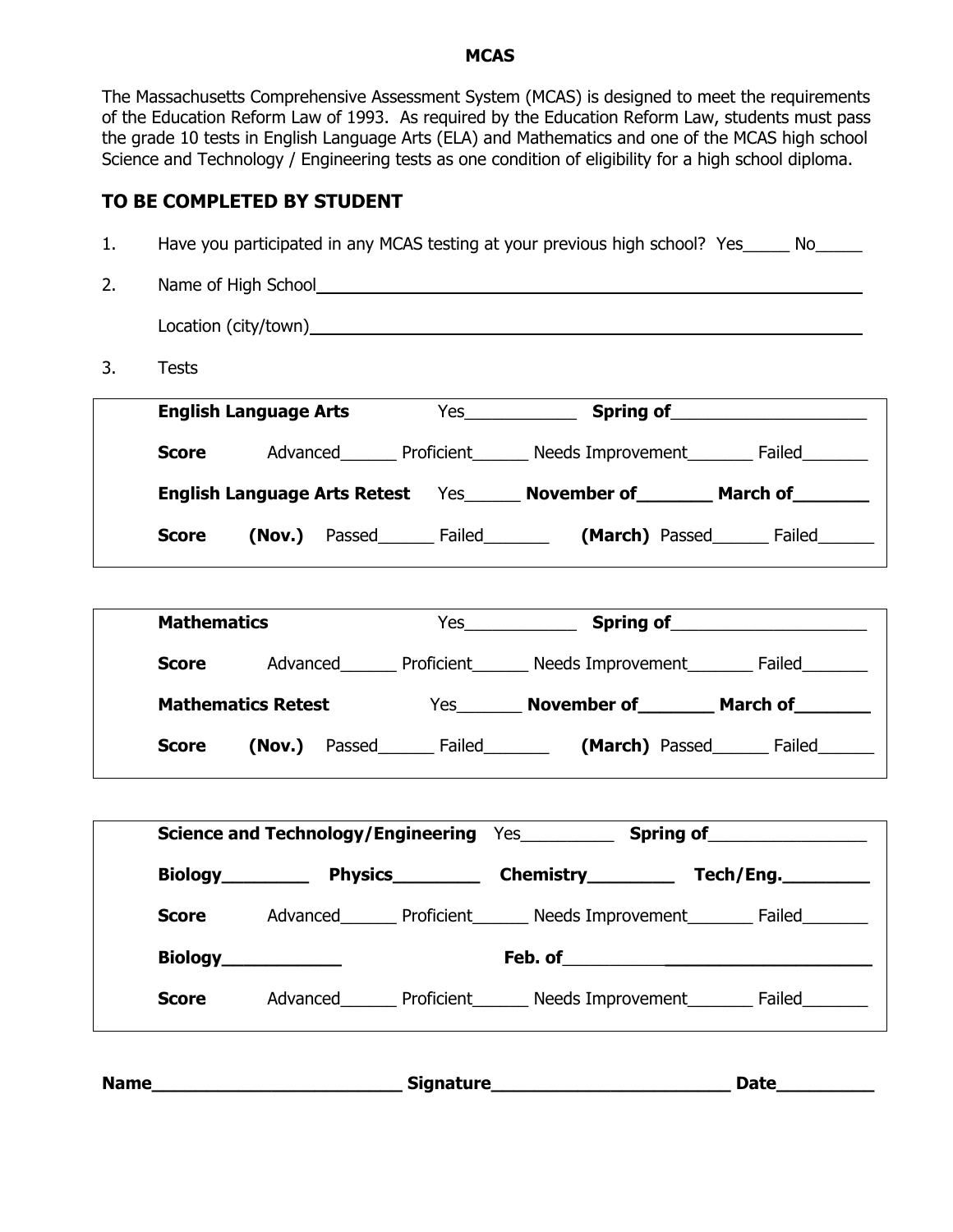### **RELEASE OF INFORMATION TO MILITARY AND/OR HIGH EDUCATION RECRUITERS**

Under the Federal NO CHILD LEFT BEHIND ACT, public school districts must release the names, addresses, and telephone numbers of secondary school (high school) students to the U.S. Military and higher education recruiters. The student or parent has the right to request, in writing, that this information NOT be released. If you do not want this information released, please check one or both lines and sign below.

|                                   |                | Do NOT release information to MILITARY<br><b>RECRUITERS</b>         |
|-----------------------------------|----------------|---------------------------------------------------------------------|
|                                   |                | Do NOT release information to Higher<br><b>Education Recruiters</b> |
| <b>Student Name:</b>              |                |                                                                     |
|                                   |                | YOG:                                                                |
|                                   | (Please print) |                                                                     |
| <b>Student Signature:</b>         |                |                                                                     |
| <b>Parent/Guardian Signature:</b> |                |                                                                     |
| Date:                             |                |                                                                     |

**Note: This form should be renewed each school year.**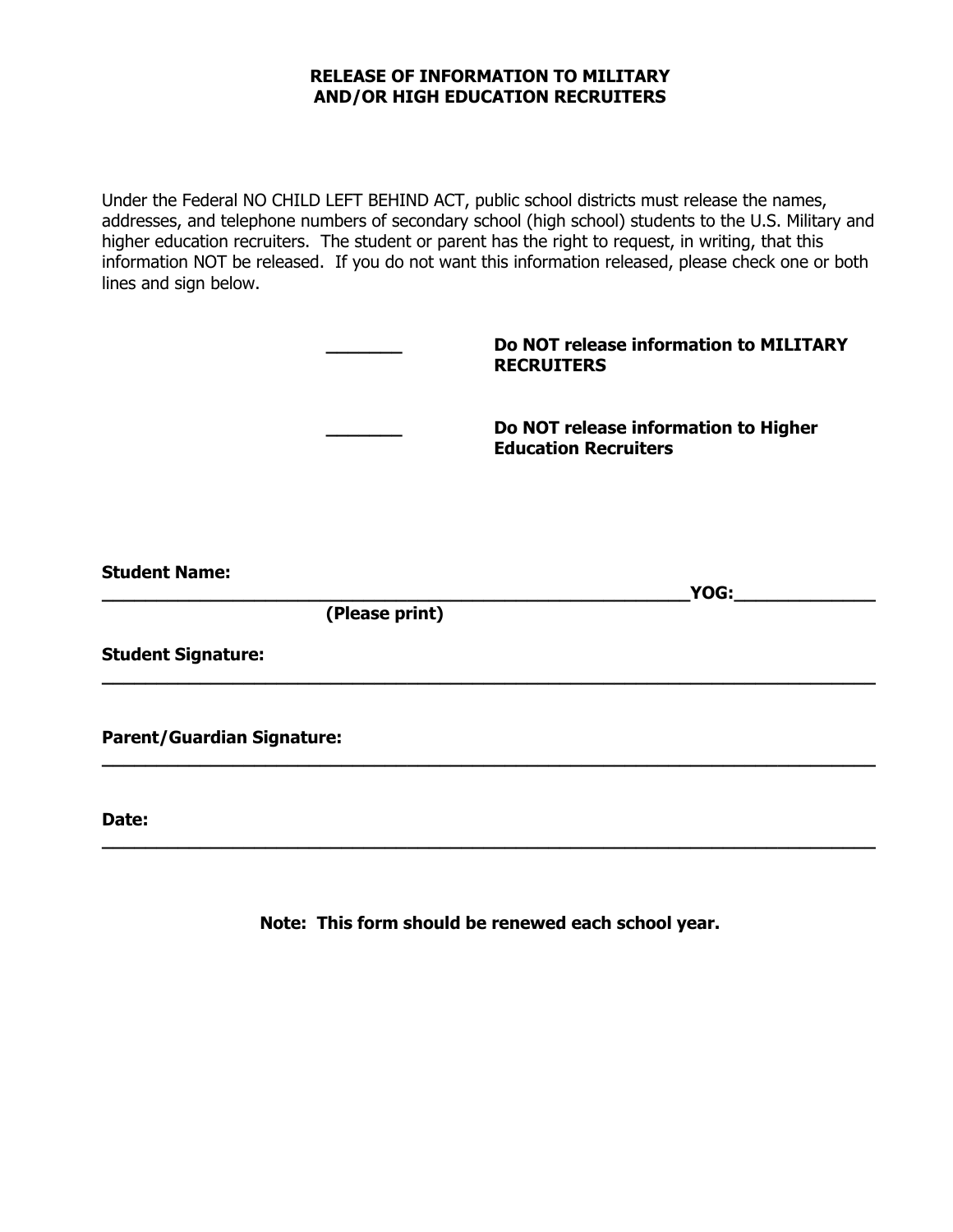## **CHELMSFORD HIGH SCHOOL**

## **STUDENT HANDBOOK SIGNATURE SHEET**

### **The CHS Student Handbook is available online at:**

http://www.chelmsford.k12.ma.us/ > Go to Parents > Go to Handbook

Please review the CHS Student Handbook with your child immediiately. You and your child should then sign and date this form below. (If you require a hard copy of the handbook, please check here.)  $\qquad \qquad$ 

## **Parent/Guardian Section**

I acknowledge that a copy of the current CHS Student Handbook was available to my child. I will review the policies, procedures, and helpful information with my child. I will call the school with any questions or concerns I may have with the content of the Student Handbook.

In the event of a conflict with the District Parent/Student Handbook, the District Handbook will prevail.

| Parent/Guardian Name: Name: Name and Allen Manual Allen Manual Allen Manual Allen Manual Allen Manual Allen Ma<br>Please print |  |
|--------------------------------------------------------------------------------------------------------------------------------|--|
|                                                                                                                                |  |
| Date:                                                                                                                          |  |

A copy of the current CHS Student Handbook was made available to me. I will read the school policies and procedures contained in the handbook. If I do not understand or need additional clarification on any of the handbook content, I will contact my Dean or the Principal.

In the event of a conflict with the District Parent/Student Handbook, the District Handbook will prevail.

| Please print |  |
|--------------|--|
|              |  |
|              |  |
|              |  |

| HOUSE OFFICE: (Circle one) | Emerson | Hawthorne | Whittier |
|----------------------------|---------|-----------|----------|
|----------------------------|---------|-----------|----------|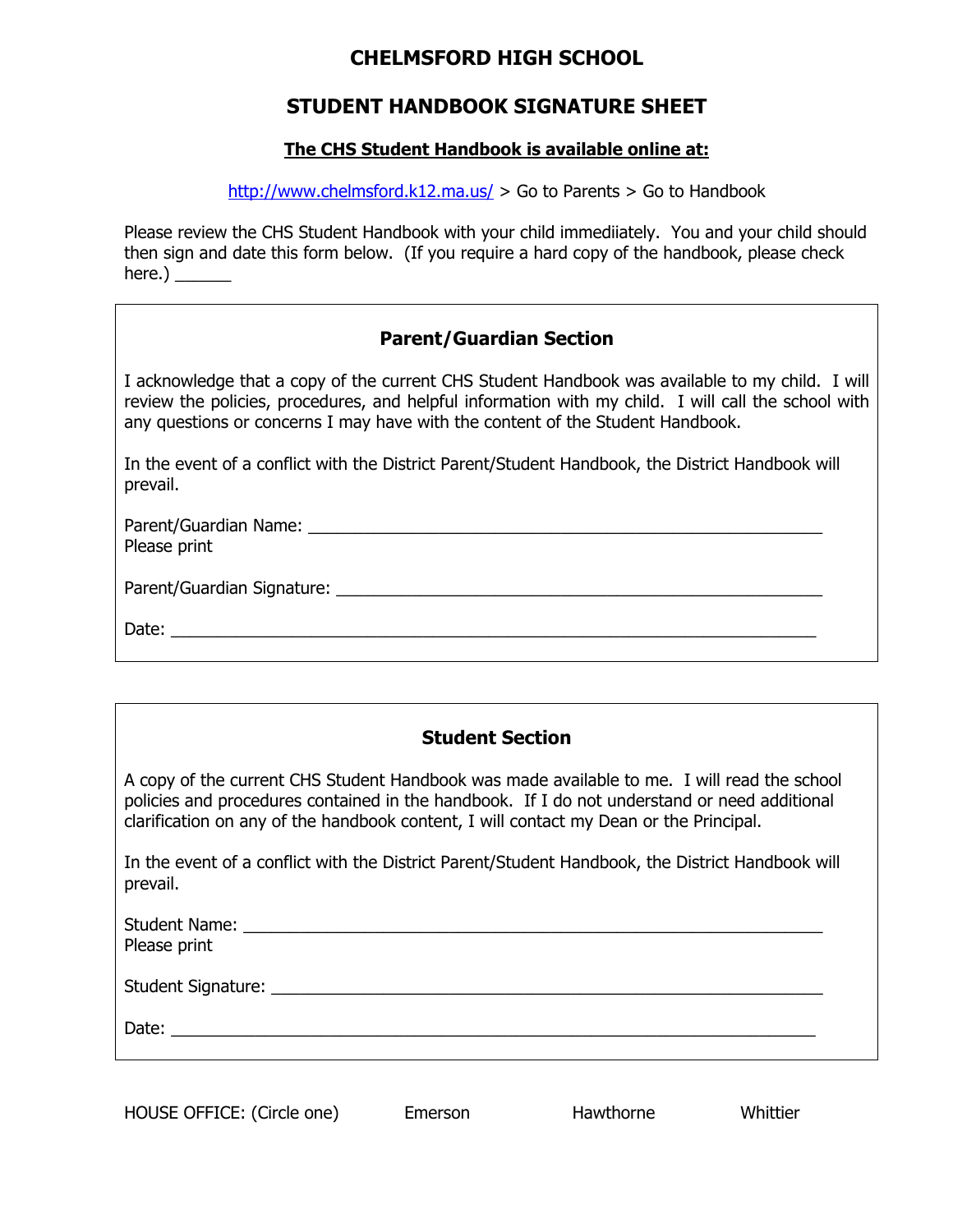# **CHELMSFORD PUBLIC SCHOOLS TECHNOLOGY DEPARTMENT**

Central Administrative Offices 230 North Road Chelmsford, MA 01824 March 11, 2009

## STUDENT EMAIL POLICY

The purpose of the Chelmsford Public Schools student Internet e-mail system (@student.chelmsford.k12.ma.us) is to provide full Internet e-mail services, to be used as an educational tool only, to students enrolled in the Chelmsford Public Schools. Every e-mail message sent from a Chelmsford Public Schools account carries the Chelmsford Public Schools name, and all communications should reflect that.

#### **No Expectation of Privacy**

The content of all email messages and attachments, sent, received and deleted are archived (a saved copy is made) on the Chelmsford Public Schools email archiving servers and are easily retrieved. These servers are regularly monitored by the Technology Department to maintain the email system for the benefit of all users. **Users should have no expectation of privacy in anything they create, store, send, or receive using school email resources.**

#### **Official Communication**

Students are expected to check their email on a frequent and consistent basis in order to stay current with Chelmsford Public Schools-related communications. Students have the responsibility to recognize that certain communications may be time-critical. "I didn't check my email", error in forwarding mail, or email returned to the Chelmsford Public Schools with "Mailbox Full" are not acceptable excuses for missing official Chelmsford Public Schools communications via email.

#### **Student Email Account**

Your Chelmsford Public Schools student Internet Email address is your network username example: fb991234@student.chelmsford.k12.ma.us.

The default password of all student email accounts is the student's username. Students are required to change their password as soon as they are notified of the creation of their email account. Users may request a password reset by contacting the school Principal or their designee. Allow 24 hours for all password resets requests to be completed.

Student email Accounts are for individual use only, and are not transferable or to be used by any other individual.

Students using the Chelmsford Public Schools Internet email system do so under the policies set forth by the Chelmsford Public Schools Student Handbook (http://www.chelmsford. k1 2. ma. us/administration/hand book/parent\_student\_hand book. htm ).

#### **Issuance of Accounts**

Chelmsford Public Schools Internet email accounts will only be generated for students enrolled in the Chelmsford Public Schools, with explicit written permission of their parent or guardian and signature of acceptance of the CPS student email policy.

#### **Expectations of Use of Email**

Users are expected to delete all unwanted email from their Trash and Sent folders on a regular basis. CPS student email accounts will expire upon graduation or when a student is no longer enrolled in the Chelmsford Public Schools.

#### **Access to User Accounts**

Only authorized individuals as provided by the Family Educational Rights and Privacy Act (FERPA) may, at any time, view a student's email archive.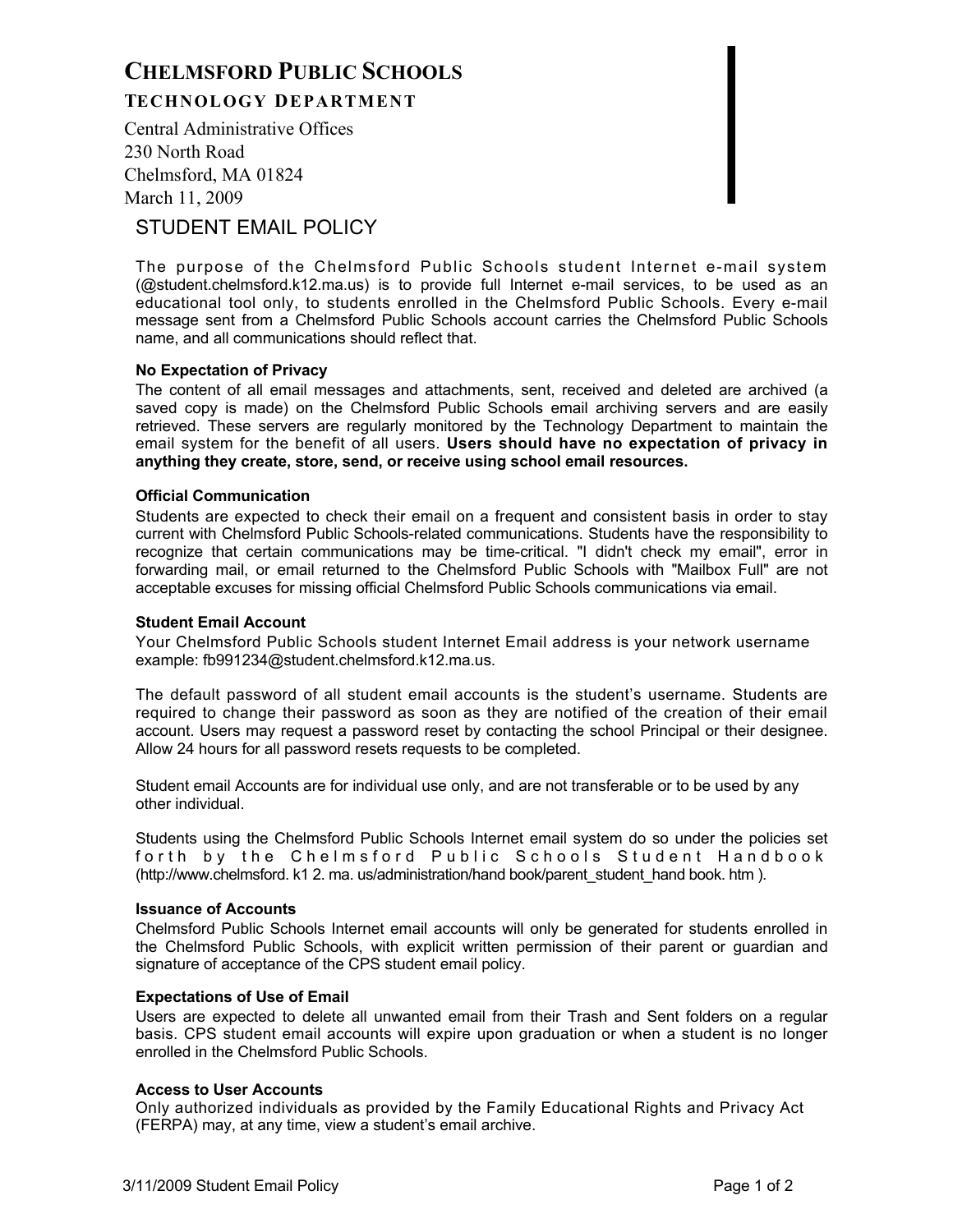#### **Prohibited Uses**

The Chelmsford Public Schools Mail system is not to be used for the following:

 Any type of harassment of an individual or organization. For personal gain (Financial or otherwise to make a profit.) Chain letters (e.g., any communication which requests or demands the recipient forward the message to one or more individuals) Solicitations for contributions for non-School sponsored entities. "Get rich quick" or "pyramid schemes" Deliberate acts associated with denying, interfering with, or disrupting networking or email service of the Chelmsford Public Schools or that of any other agency. Attempts to perform mass mailings. Any unlawful activity. To deliberately alter or attempt to conceal their true return email address, or the origination location of the message.

To deliberately set forth to interfere with the reception of e-mail by an individual.

 To deliberately set forth to intercept or receive, and/or view another individual's e-mail without that user's consent.

#### **Violations of This Policy**

Failure to comply with the above restrictions will result in account suspension and may result in disciplinary action as set forth in the Student Handbook or legal action pending a review of the incident(s).

#### **Liability for Misuse and Viruses**

The Chelmsford Public Schools email system incorporates a virus scanning system and spam filter to help protect students from email propagated viruses and excessive junk-mail. The Chelmsford Public Schools take a best-effort approach to ensure that students will not be affected by viruses in their provided email accounts and filters all received and sent email content for offensive and excessive junk mail.

The Chelmsford Public Schools do not; however, take responsibility for any data corruption, destruction of electronics, loss, or any other liability for the use of a students email account resulting from an email virus or activity of a student account.

#### **Account Limitations**

Student email accounts created by the Chelmsford Public Schools are subject to the following account limitations.

Each account has a mailbox limit of fifty (50) Megabytes of data.

It is the students' sole responsibility to be aware of these limits and control the amount of data in their respective mailboxes according to the above storage limitations. Lost emails, assignments, or attachments resulting from a full account mailbox are not the responsibility of the Chelmsford Public Schools Technology Department.

#### **Disaster Recovery/Maintenance**

The Chelmsford Public Schools Technology Department will at regular times backup the student email archive server. In the event of a server failure or other cause of the system to become corrupted, fail, or otherwise lose data related to a students account, the system will be restored to the last good backup condition of the server. Email lost due to student error will not be restored. The Chelmsford Public Schools may also at periodic times perform maintenance on the server and take it offline. All possible means of prior notification will be made if possible prior to the maintenance of the server.